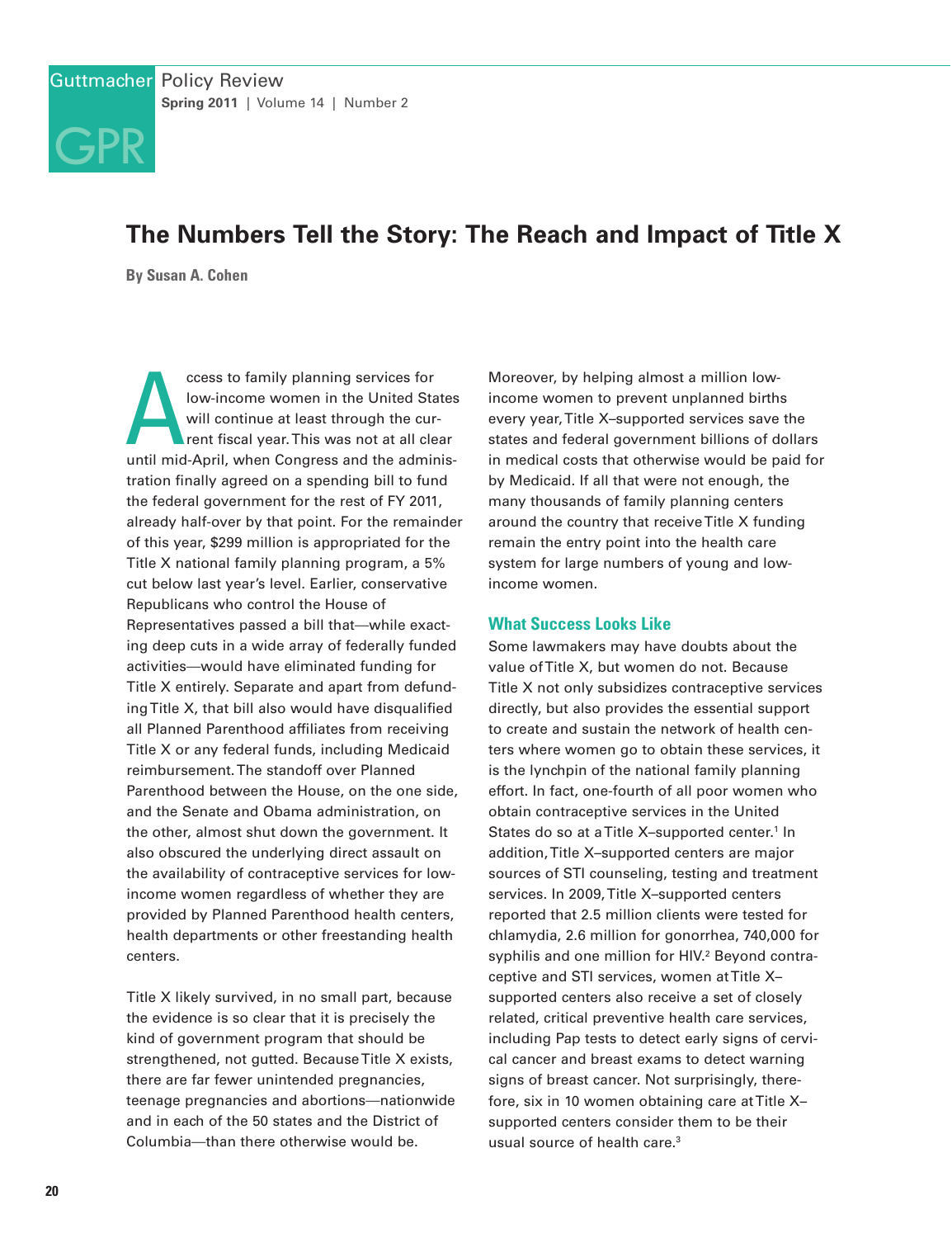Although Title X's mission is to provide comprehensive preventive reproductive health care (by law from its inception in 1970, Title X funds may not be used to pay for abortion), the program exists—first and foremost—to enhance access to contraceptive services. Title X is the nation's only federal program devoted solely to this purpose. By and large, its primary grantees are state governments, which in turn subcontract with public health departments, community health centers, Planned Parenthood affiliates and other independent, community-based agencies (see chart).4,5The program places a priority on meeting the reproductive health needs of low-income women, and young women and men.

Two-thirds of the 7.1 million women obtaining care at publicly funded family planning centers receive services at the more than 4,000 Title X– supported sites nationwide.<sup>6</sup> In fact, these sites are able to serve one-quarter of the 17 million women in this country who are in need of publicly supported contraceptive services; seven in 10 of these clients have incomes below the federal poverty level.<sup>2,6</sup>The services provided at these sites enabled women to avoid 973,000 unplanned pregnancies in a single year. As a result, 433,000 unplanned births and 406,000 abortions did not occur. Put another way, without the services provided at Title X–supported centers, levels of unintended pregnancy and abortion in the United States would be one-third higher than they are. $1$  In addition, by helping so many low-income women and couples determine themselves how many children to have and when to have them, the services provided at Title X–supported centers conservatively saved the federal government and the states \$3.4 billion in costs that otherwise would have been borne by Medicaid for prenatal care, delivery and infant care—amounting to \$3.74 saved for every \$1 spent on contraceptive care.<sup>6</sup>The dramatic impact of Title X can be seen at the level of the individual states as well (see table, page 22).<sup>1,2,6-11</sup>

#### **Beyond the Numbers**

The tremendous achievements of the Title X program are apparent in the numbers—measured in services provided, health outcomes averted and dollars saved; however, the program's value is far greater than the sum of its parts. By providing aid to establish family planning health centers in local communities and assistance for their ongoing infrastructure needs, Title X is able to leverage the availability of other sources of support, public and private, to stretch the reach of its services. Whereas insurance—either public or private—may cover the costs of contraceptive services for many, women need a place to go to obtain high-quality specialized care. As the fed-

## **A DIVERSE SYSTEM**

**Health departments comprise more than half of Title X–supported sites nationwide; three-quarters of all clients obtained their contraceptive services at either a health department or a Planned Parenthood center with the remainder receiving care at other independent clinics, hospitals or community health centers.**



Note: 2006 data. Sources: References 4 and 5.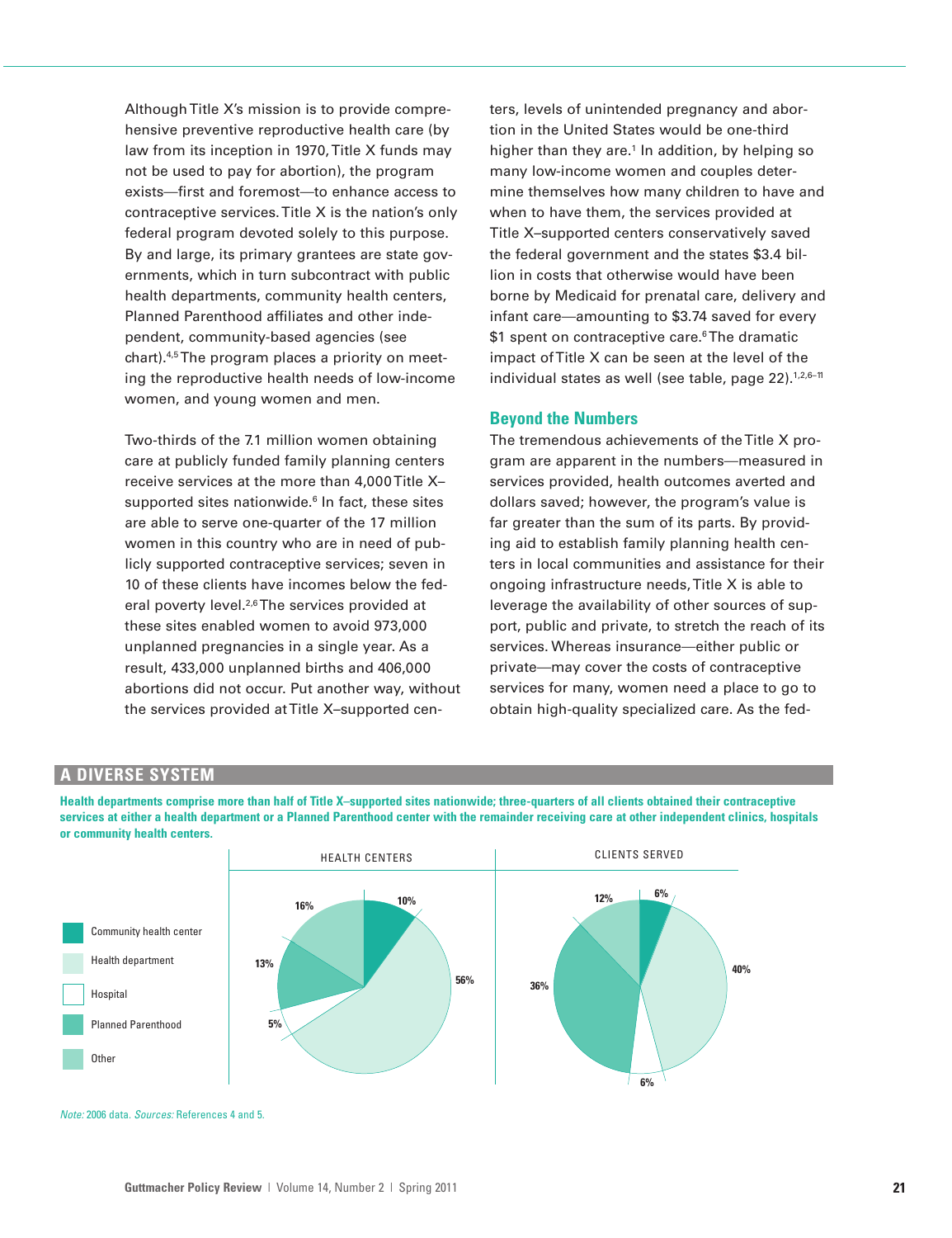## **TITLE X BY STATE: MEASURING THE IMPACT**

| <b>Women in need</b><br>of publicly<br>subsidized |                           | <b>Services at Title X-</b><br>supported centers |                                     | <b>Impact of services at</b><br><b>Title X-supported centers</b> |                                     | % increase in events in the absence<br>of these services |                  |                            |
|---------------------------------------------------|---------------------------|--------------------------------------------------|-------------------------------------|------------------------------------------------------------------|-------------------------------------|----------------------------------------------------------|------------------|----------------------------|
|                                                   | contraceptive<br>services | % of women<br>in need<br>served                  | % of clients<br>≤100% of<br>poverty | <b>Unintended</b><br>pregnancies<br>averted                      | <b>Cost savings</b><br>(in dollars) | <b>Unintended</b><br>pregnancies                         | <b>Abortions</b> | <b>Teen</b><br>pregnancies |
| <b>U.S. total</b>                                 | 17,428,300                | 27%                                              | 70%                                 | 973,000                                                          | \$3,405,157,000                     | 31%                                                      | 34%              | 35%                        |
| <b>Alabama</b>                                    | 271,200                   | 40                                               | 79                                  | 22,400                                                           | 47,987,000                          | 29                                                       | 54               | 33                         |
| <b>Alaska</b>                                     | 36,600                    | 18                                               | 80                                  | 1,400                                                            | 10,502,000                          | 20                                                       | 33               | 29                         |
| <b>Arizona</b>                                    | 399,700                   | 10                                               | 77                                  | 8,300                                                            | 25,757,000                          | 16                                                       | 25               | 14                         |
| <b>Arkansas</b>                                   | 178,900                   | 42                                               | 66                                  | 15,700                                                           | 56,818,000                          | 71                                                       | 177              | 86                         |
| <b>California</b><br><b>Colorado</b>              | 2,373,500                 | 41<br>17                                         | 76<br>75                            | 200,200                                                          | 581,890,000<br>26,942,000           | 33<br>21                                                 | 34<br>29         | 37<br>26                   |
| <b>Connecticut</b>                                | 275,400<br>158,800        | 25                                               | 31                                  | 9,600<br>8,100                                                   | 34,577,000                          | 23                                                       | 20               | 36                         |
| <b>Delaware</b>                                   | 43,600                    | 51                                               | 58                                  | 4,600                                                            | 20,219,000                          | 40                                                       | 48               | 69                         |
| <b>District of Columbia</b>                       | 35,500                    | 49                                               | 44                                  | 3,600                                                            | 7,576,000                           | 22                                                       | 14               | 26                         |
| <b>Florida</b>                                    | 971,600                   | 23                                               | 45                                  | 46,300                                                           | 129,804,000                         | 23                                                       | 25               | 29                         |
| Georgia                                           | 554,500                   | 27                                               | 82                                  | 30,600                                                           | 167,502,000                         | 28                                                       | 44               | 33                         |
| Hawaii                                            | 67,300                    | 30                                               | 79                                  | 4,200                                                            | 15,073,000                          | 18                                                       | 24               | 34                         |
| Idaho                                             | 104,000                   | 24                                               | 62                                  | 5,300                                                            | 24,348,000                          | 48                                                       | 102              | 51                         |
| <b>Illinois</b>                                   | 708,700                   | 19                                               | 80                                  | 27,800                                                           | 96,620,000                          | 20                                                       | 25               | 26                         |
| Indiana                                           | 353,800                   | 11                                               | 77                                  | 8,300                                                            | 32,013,000                          | 18                                                       | 33               | 21                         |
| lowa                                              | 155,400                   | 43                                               | 72                                  | 13,900                                                           | 60,228,000                          | 69                                                       | 113              | 82                         |
| <b>Kansas</b>                                     | 153,800                   | 25                                               | 54                                  | 8,100                                                            | 25,492,000                          | 32                                                       | 64               | 32                         |
| <b>Kentucky</b>                                   | 264,900                   | 39                                               | 69                                  | 21,500                                                           | 109,893,000                         | 67                                                       | 163              | 47                         |
| Louisiana                                         | 287,700                   | 20                                               | 89                                  | 12,100                                                           | 54,251,000                          | 23                                                       | 45               | 19                         |
| <b>Maine</b>                                      | 76,800                    | 35                                               | 51                                  | 5,600                                                            | 12,541,000                          | 63                                                       | 92               | 103                        |
| <b>Maryland</b>                                   | 258,100                   | 29                                               | 76                                  | 15,400                                                           | 67,418,000                          | 22                                                       | 19               | 36                         |
| <b>Massachusetts</b>                              | 316,400                   | 19                                               | 66                                  | 12,700                                                           | 51,100,000                          | 25                                                       | 23               | 45                         |
| Michigan                                          | 554,400                   | 22                                               | 68                                  | 25,100                                                           | 63,851,000                          | 36                                                       | 39               | 45                         |
| <b>Minnesota</b>                                  | 274,900                   | 13                                               | 67                                  | 7,600                                                            | 19,872,000                          | 17                                                       | 24               | 33                         |
| <b>Mississippi</b>                                | 197,700                   | 31<br>21                                         | 86<br>58                            | 12,700                                                           | 23,421,000                          | 31<br>28                                                 | 69<br>48         | 42<br>29                   |
| <b>Missouri</b><br><b>Montana</b>                 | 349,500<br>59,100         | 43                                               | 57                                  | 15,000<br>5,300                                                  | 56,564,000<br>14,361,000            | 62                                                       | 114              | 88                         |
| <b>Nebraska</b>                                   | 102,500                   | 22                                               | 55                                  | 4,600                                                            | 8,800,000                           | 48                                                       | 107              | 53                         |
| <b>Nevada</b>                                     | 142,400                   | 17                                               | 64                                  | 4,900                                                            | 12,622,000                          | 15                                                       | 15               | 17                         |
| <b>New Hampshire</b>                              | 65,400                    | 40                                               | 53                                  | 5,400                                                            | 17,682,000                          | 63                                                       | 78               | 141                        |
| <b>New Jersey</b>                                 | 385,500                   | 32                                               | 45                                  | 25,700                                                           | 133,028,000                         | 23                                                       | 18               | 30                         |
| <b>New Mexico</b>                                 | 136,300                   | 27                                               | 71                                  | 7,500                                                            | 27,271,000                          | 41                                                       | 61               | 46                         |
| <b>New York</b>                                   | 1,160,400                 | 27                                               | 66                                  | 64,700                                                           | 261,546,000                         | 23                                                       | 17               | 32                         |
| <b>North Carolina</b>                             | 524,000                   | 26                                               | 66                                  | 28,200                                                           | 109,916,000                         | 28                                                       | 42               | 32                         |
| <b>North Dakota</b>                               | 38,500                    | 37                                               | 50                                  | 2,900                                                            | 12,041,000                          | 62                                                       | 146              | 83                         |
| <b>Ohio</b>                                       | 667,300                   | 15                                               | 68                                  | 21,500                                                           | 76,641,000                          | 21                                                       | 31               | 31                         |
| <b>Oklahoma</b>                                   | 206,600                   | 39                                               | 72                                  | 16,900                                                           | 51,626,000                          | 37                                                       | 81               | 44                         |
| Oregon                                            | 234,500                   | 30                                               | 72                                  | 14,600                                                           | 18,199,000                          | 43                                                       | 53               | 55                         |
| Pennsylvania                                      | 684,800                   | 42                                               | 67                                  | 59,700                                                           | 183,505,000                         | 44                                                       | 59               | 76                         |
| <b>Rhode Island</b>                               | 62,700                    | 27                                               | 80                                  | 3,500                                                            | 12,894,000                          | 26                                                       | 24               | 22                         |
| <b>South Carolina</b>                             | 256,600                   | 37                                               | 92                                  | 19,900                                                           | 83,193,000                          | 38                                                       | 62               | 38                         |
| <b>South Dakota</b>                               | 44,400                    | 25                                               | 68                                  | 2,300                                                            | 7,660,000                           | 40                                                       | 122              | 51                         |
| <b>Tennessee</b>                                  | 351,600                   | 34                                               | 80                                  | 25,100                                                           | 110,619,000                         | 22                                                       | 42               | 31                         |
| <b>Texas</b>                                      | 1,462,400                 | 15                                               | $\overline{75}$                     | 45,900                                                           | 161,738,000                         | 15                                                       | $\overline{22}$  | 13                         |
| Utah                                              | 187,400                   | 15<br>$\overline{21}$                            | 67<br>36                            | 5,900                                                            | 23,028,000                          | 23                                                       | 69               | 55                         |
| <b>Vermont</b><br><b>Virginia</b>                 | 38,900                    | 19                                               | 57                                  | 1,700<br>14,600                                                  | 6,163,000<br>68,439,000             | 34<br>18                                                 | 39<br>21         | 61<br>29                   |
| Washington                                        | 375,500<br>394,800        | $\overline{26}$                                  | 64                                  | 21,200                                                           | 72,159,000                          | 40                                                       | 45               | 52                         |
| <b>West Virginia</b>                              | 110,300                   | 49                                               | 90                                  | 11,300                                                           | 52,354,000                          | 75                                                       | 163              | 80                         |
| <b>Wisconsin</b>                                  | 282,000                   | 19                                               | 71                                  | 10,800                                                           | 41,863,000                          | 25                                                       | 42               | 36                         |
| Wyoming                                           | 31,600                    | 38                                               | 68                                  | 2,500                                                            | 15,548,000                          | 60                                                       | 107              | 74                         |
|                                                   |                           |                                                  |                                     |                                                                  |                                     |                                                          |                  |                            |

Note: Percentage increase in the absence of services provided at Title X–supported centers is calculated by dividing the number of events (unintended pregnancies, abortions or teen pregnancies) averted by the total number of events in the state; data for events averted are for 2006 (references 1 and 8), and data for total events are for the most recent year available (2006 for unintended pregnancies—reference 9; 2005 for abortions by state of residence reference 10; and 2005 for teen pregnancies—reference 11). Sources: Columns 1, 2 and 4—reference 6. Column 3—reference 2. Column 5—reference 7. Column 6, U.S. total—reference 1.